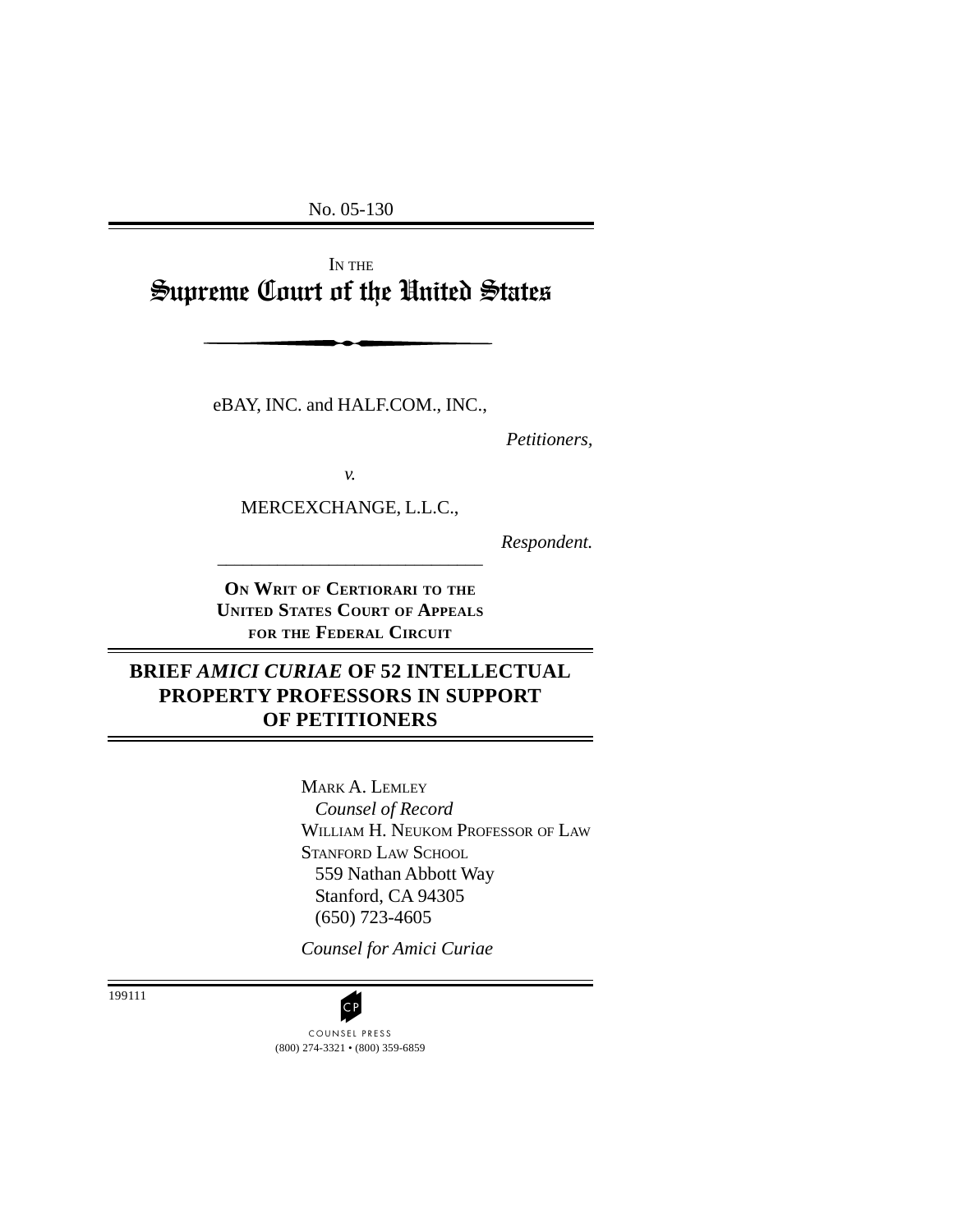#### *Cited Authorities* **TABLE OF CONTENTS**

|                                                                                                                                        | Page |
|----------------------------------------------------------------------------------------------------------------------------------------|------|
| TABLE OF CITED AUTHORITIES                                                                                                             | ii   |
| INTEREST OF AMICI CURIAE                                                                                                               | 1    |
| ARGUMENT                                                                                                                               | 1    |
| I.<br>The Federal Circuit Has Abandoned the Role<br>of Equity, in Defiance of the Statutory<br>Language                                | 1    |
| Π.<br>Application of Equitable Factors is Important<br>to Avoid Abuse of the Patent System                                             | 5    |
| III. Vesting Discretion in District Courts Does<br>Not Amount to a Compulsory License                                                  | 9    |
| IV. Vesting Discretion in District Courts to Grant<br>or Deny Injunctive Relief Is Consistent With<br>International Treaty Obligations | 10   |
| CONCLUSION                                                                                                                             | 12   |
| APPENDIX - LIST OF AMICI                                                                                                               | 1a   |

*i*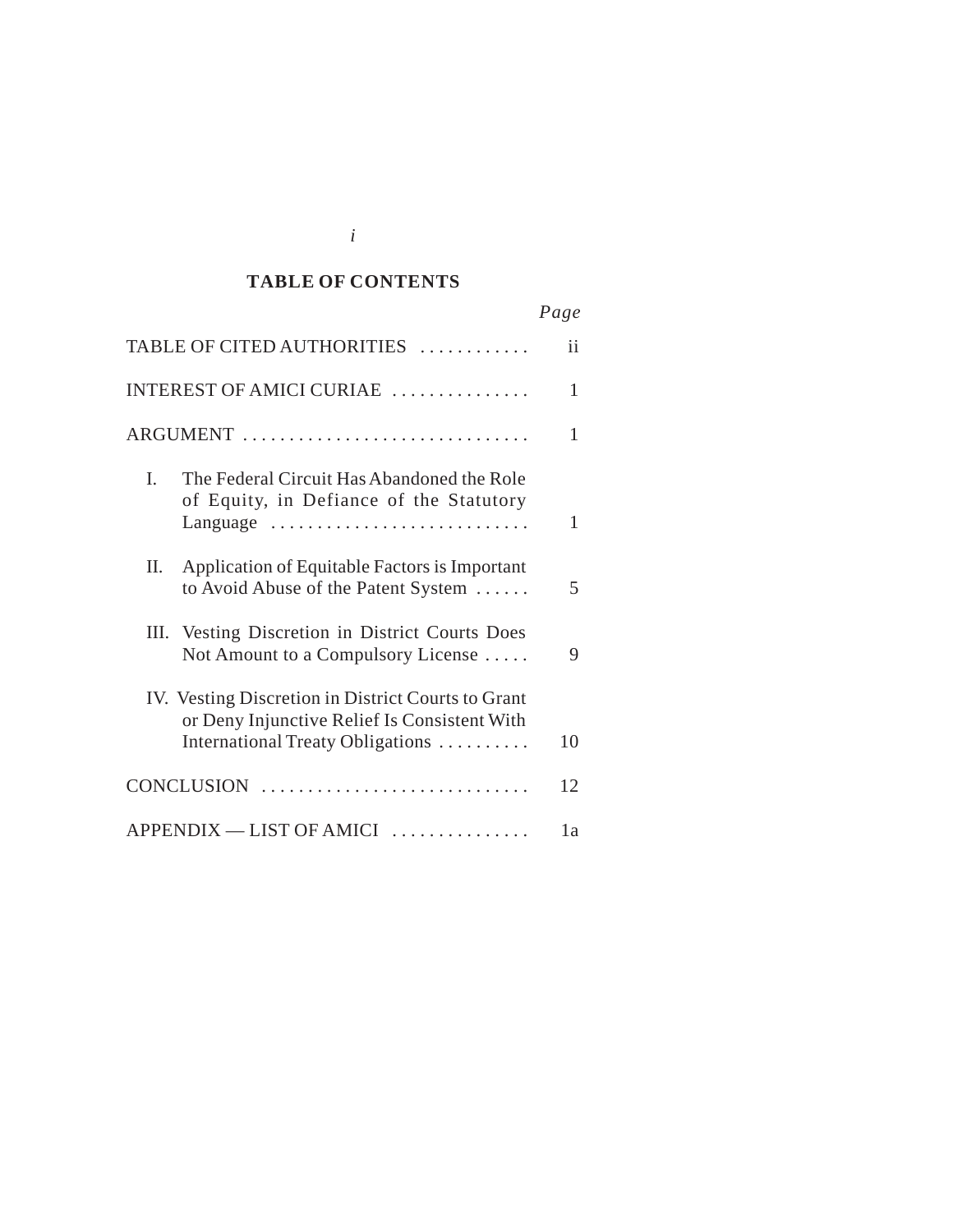#### *Cited Authorities* **TABLE OF CITED AUTHORITIES**

*ii*

#### **Cases:**

# *Page*

| Abend v. MCA, Inc., 863 F.2d 1465 (9th Cir. 1988)                            | 3 |
|------------------------------------------------------------------------------|---|
| Campbell v. Acuff-Rose Music Co., 510 U.S. 569                               | 3 |
| City of Harrisonville v. W.S. Dickey Clay Mfg. Co.,<br>$289$ U.S. 334 (1933) | 4 |
| City of Milwaukee v. Activated Sludge, Inc., 69 F.2d<br>577 (7th Cir. 1934)  | 2 |
| Continental Paper Bag Co. v. Eastern Paper Bag<br>$Co., 210$ U.S. 405 (1908) | 5 |
| Dun v. Lumbermen's Credit Ass'n, 209 U.S. 20                                 | 3 |
| Foster v. Am. Mach. & Foundry Co., 492 F.2d 1317                             | 2 |
| Hybritech Inc. v. Abbott Laboratories, 849 F.2d 1446<br>(Fed. Cir. 1988)     | 2 |
| MercExchange, LLC v. eBay, Inc., 401 F.3d 1323                               | 3 |
| Mueller v. Wolfinger, 68 F. Supp. 485 (D. Ohio                               | 2 |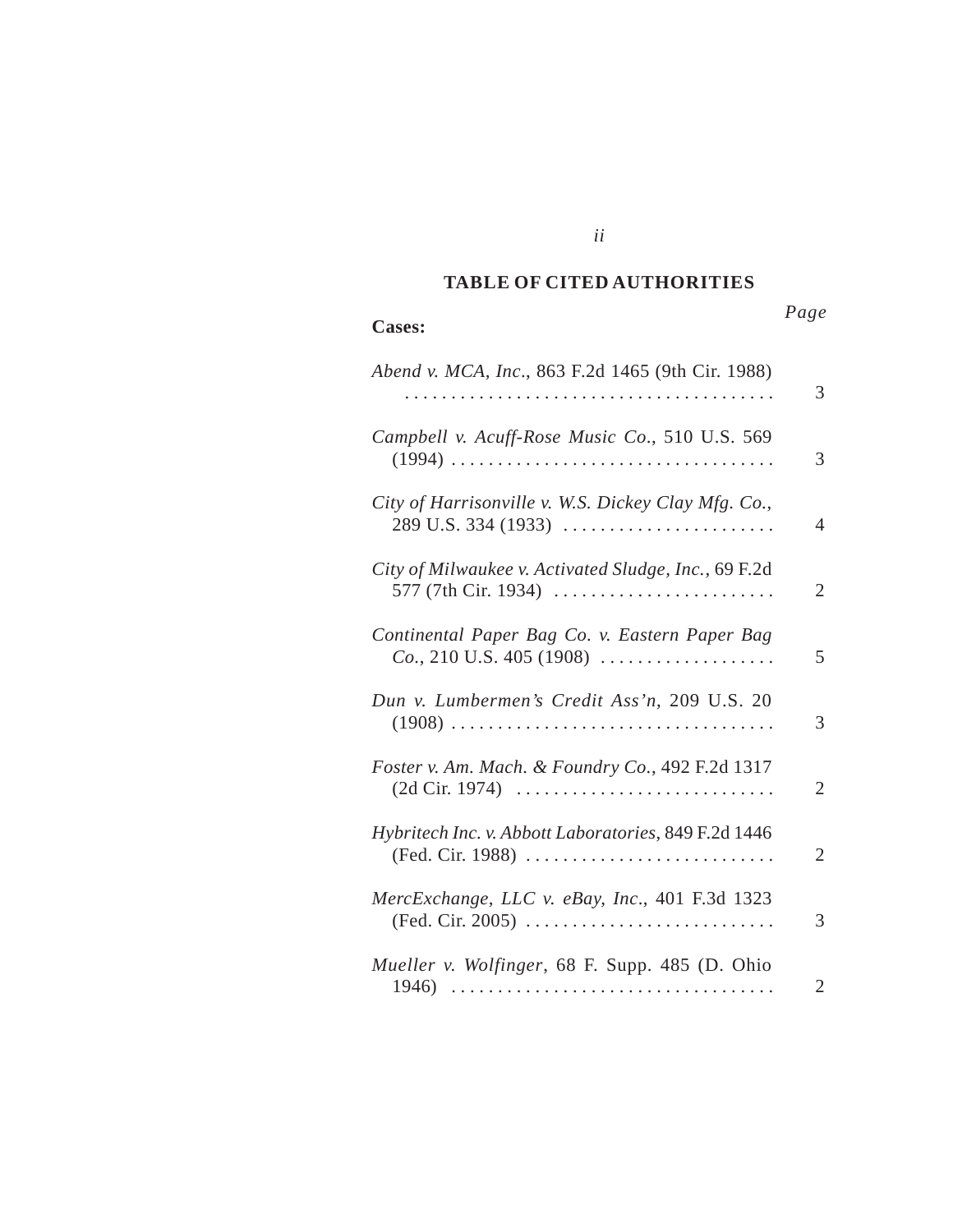# *Cited Authorities*

|                                                                                                                  | Page |
|------------------------------------------------------------------------------------------------------------------|------|
| New York Times Co. v. Tasini, 533 U.S. 483 (2001)                                                                | 3    |
| <i>Odetics, Inc. v. Storage Tech. Corp., 185 F.3d 1259</i><br>(Fed. Cir. 1999)                                   | 2    |
| Roche Products Inc. v. Bolar Pharmaceuticals Co.,<br>733 F.2d 858 (Fed. Cir. 1984)                               | 2    |
| Vitamin Technologists, Inc. v. Wisc. Alumni Res.<br><i>Found.</i> , 146 F.2d 941 (9th Cir. 1945) $\ldots \ldots$ | 2    |
| Weinberger v. Romero-Barcelo, 456 U.S. 305 (1982)                                                                | 1    |
| <b>Statutes:</b>                                                                                                 |      |
|                                                                                                                  | 3    |
|                                                                                                                  |      |

# *iii*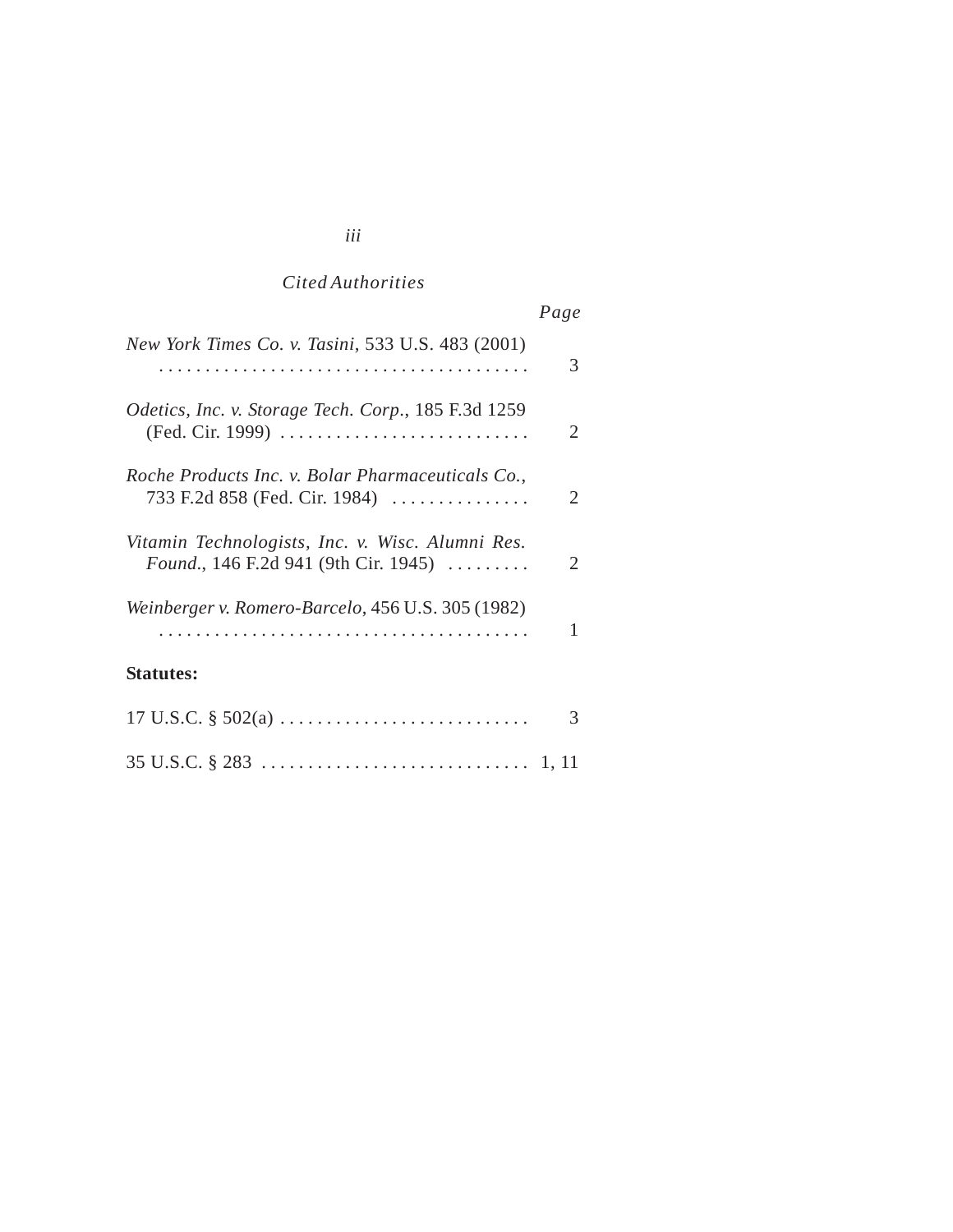# *Cited Authorities*

*iv*

# **Other Authorities:**

|                                                                                                                         | 11 |
|-------------------------------------------------------------------------------------------------------------------------|----|
| Daniel Gervais, The TRIPS Agreement: Drafting<br>History and Analysis 293 (Sweet & Maxwell:                             | 10 |
| Robert P. Merges, Of Property Rules, Coase, and<br>Intellectual Property, 94 Colum. L. Rev. 2655                        | 7  |
| Mark R. Patterson, <i>Inventions</i> , <i>Industry Standards</i> ,<br>and Intellectual Property, 17 Berkeley Tech. L.J. | 6  |
| Michael A. Carrier, Cabining Intellectual Property<br>Through a Property Paradigm, 54 Duke L.J. 1                       | 4  |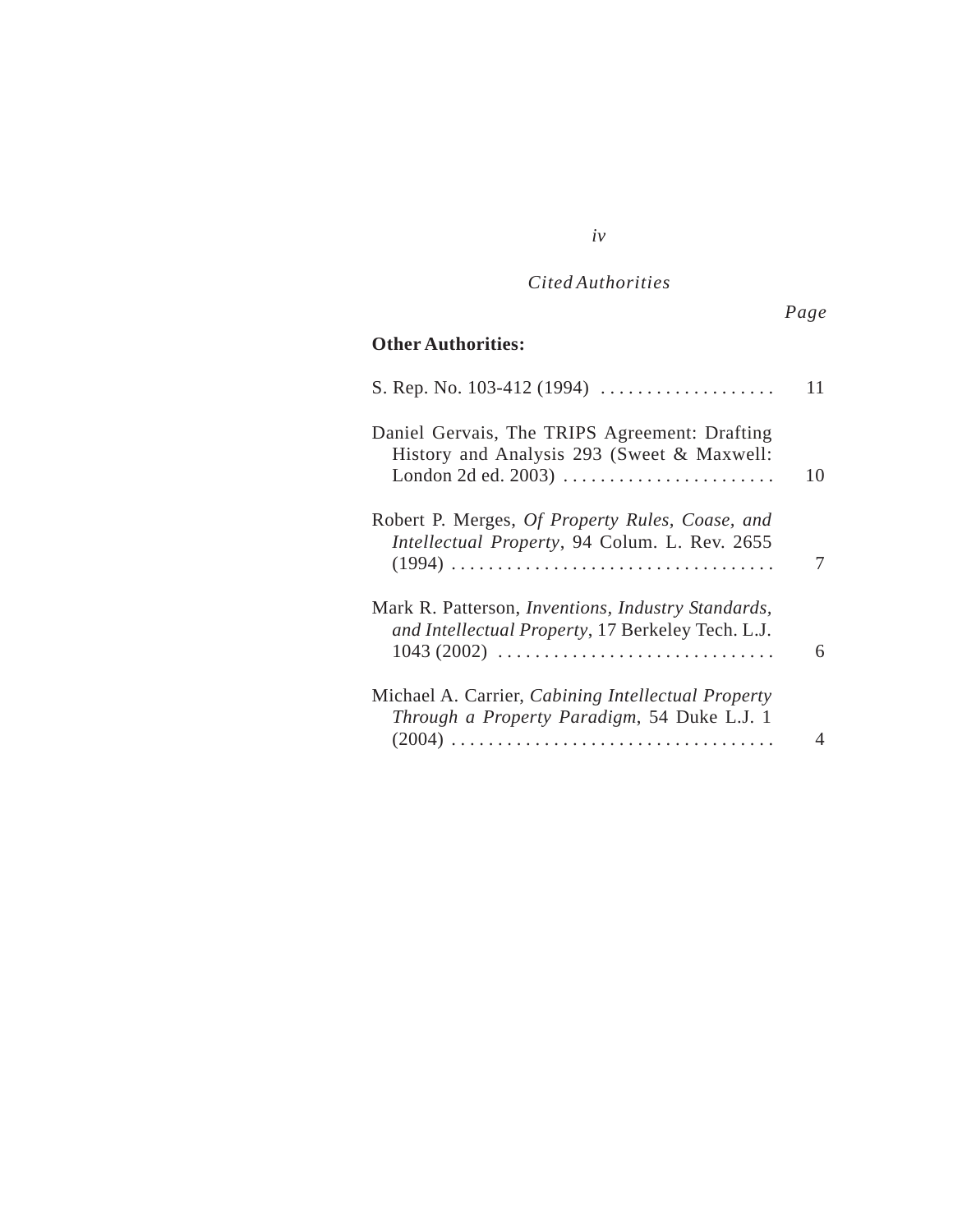#### **INTEREST OF AMICI CURIAE**

Amici are fifty-two scholars at American law and business schools who teach, write about, or have an interest in patent law. Amici have no stake in the outcome of this case,<sup>1</sup> but are interested in ensuring that patent law develops in a way that best promotes innovation. A full list of amici is appended to the signature page. Both petitioner and respondent have filed blanket letters of consent to the filing of amicus briefs.

#### **ARGUMENT**

#### **I.**

#### **The Federal Circuit Has Abandoned the Role of Equity, in Defiance of the Statutory Language**

Section 283 of the Patent Act is quite clear: district courts are granted the discretion to decide whether and under what circumstances to issue patent injunctions. The statute provides that courts "may" grant injunctions once infringement is found, but only "in accordance with principles of equity" and "on such terms as they deem reasonable." 35 U.S.C. § 283. Those principles of equity are wellestablished in a long line of cases, both from this Court and from the regional circuits. *See, e.g., Weinberger v. Romero-Barcelo*, 456 U.S. 305, 312 (1982) (setting out the four equitable factors to be considered in granting injunctive relief: (i) whether the plaintiff would face irreparable injury if the injunction did not issue; (ii) whether the plaintiff has an adequate remedy at law; (iii) whether granting the

1

<sup>1.</sup> No party other than the signatories has authored or paid for any part of this brief.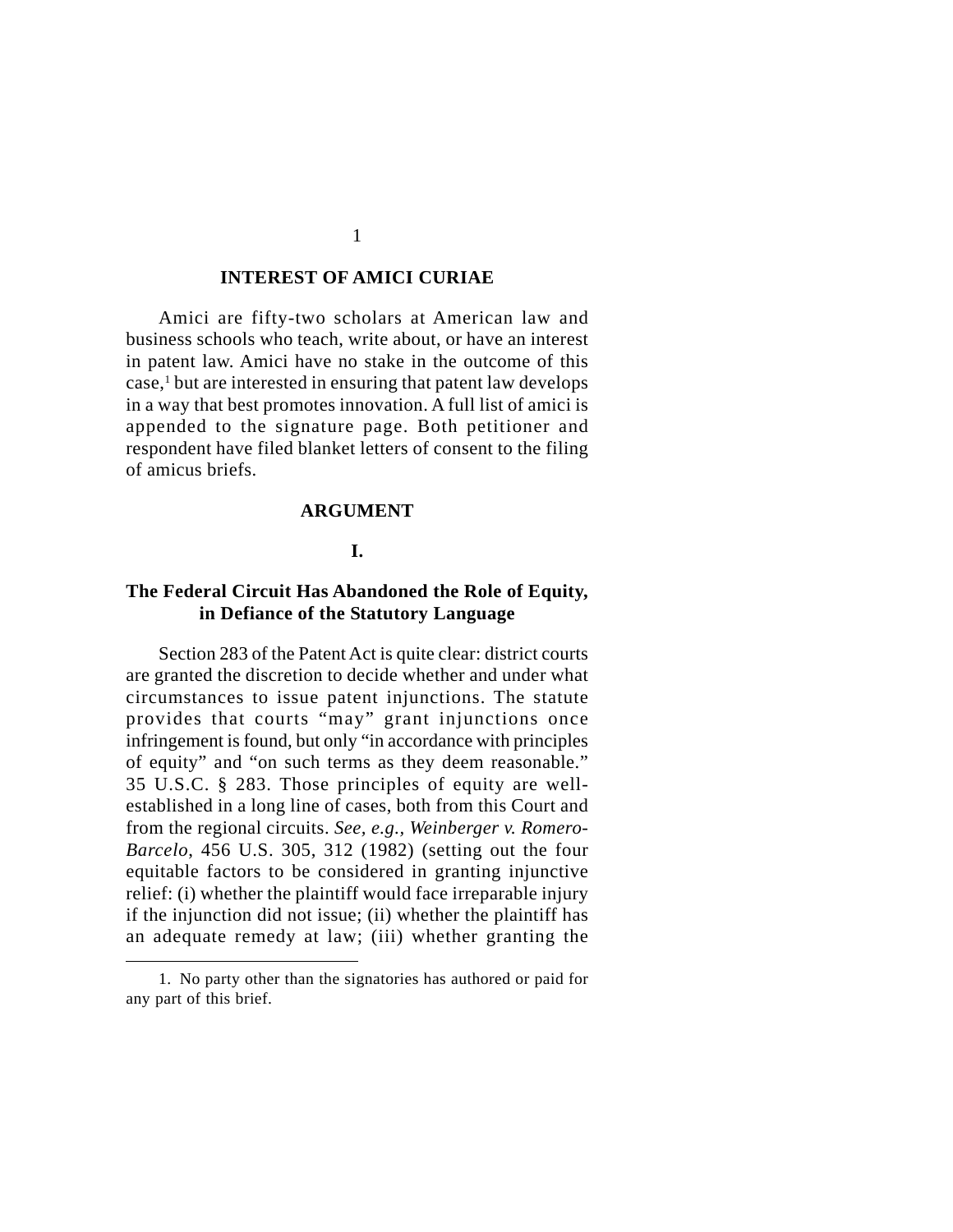injunction is in the public interest; and (iv) whether the balance of hardships tips in the plaintiff's favor); *see also Mueller v. Wolfinger*, 68 F. Supp. 485, 488 (D. Ohio 1946) (applying the factors under predecessor to Section 283). Before the creation of the Federal Circuit, regional circuits applied these principles, and occasionally denied permanent injunctive relief to patent owners based on their application of traditional equitable principles. *See, e.g., Foster v. Am. Mach. & Foundry Co.*, 492 F.2d 1317, 1324 (2d Cir. 1974); *Vitamin Technologists, Inc. v. Wisc. Alumni Res. Found*., 146 F.2d 941, 956 (9th Cir. 1945); *City of Milwaukee v. Activated Sludge, Inc.*, 69 F.2d 577, 593 (7th Cir. 1934).

The Court of Appeals for the Federal Circuit has effectively read the terms "may" and "in accordance with principles of equity" out of the statute. In no case in the last twenty years has the Federal Circuit permitted a district court to apply its equitable powers to refuse a permanent injunction after a finding of infringement.<sup>2</sup> Indeed, the court's grant of permanent injunctive relief is so automatic that it rarely even recites the equitable factors any longer, relying instead on an all-but-conclusive presumption that injunctive relief is appropriate. In this case, for example, the Federal Circuit made it clear that a district court had the power to deny

<sup>2.</sup> The Federal Circuit occasionally affirms a refusal to grant *preliminary* injunctions, *see Hybritech Inc. v. Abbott Laboratories*, 849 F.2d 1446, 1458 (Fed. Cir. 1988), or to enter injunctions when the patentee has failed in some other aspect of proof, *see Odetics, Inc. v. Storage Tech. Corp*., 185 F.3d 1259, 1273 (Fed. Cir. 1999) (patentee committed laches, and could not enjoin products produced during the period of its laches). But not since the 1984 decision in *Roche Products Inc. v. Bolar Pharmaceuticals Co.*, 733 F.2d 858, 866 (Fed. Cir. 1984), has it refused to enter a permanent injunction because of considerations of equity.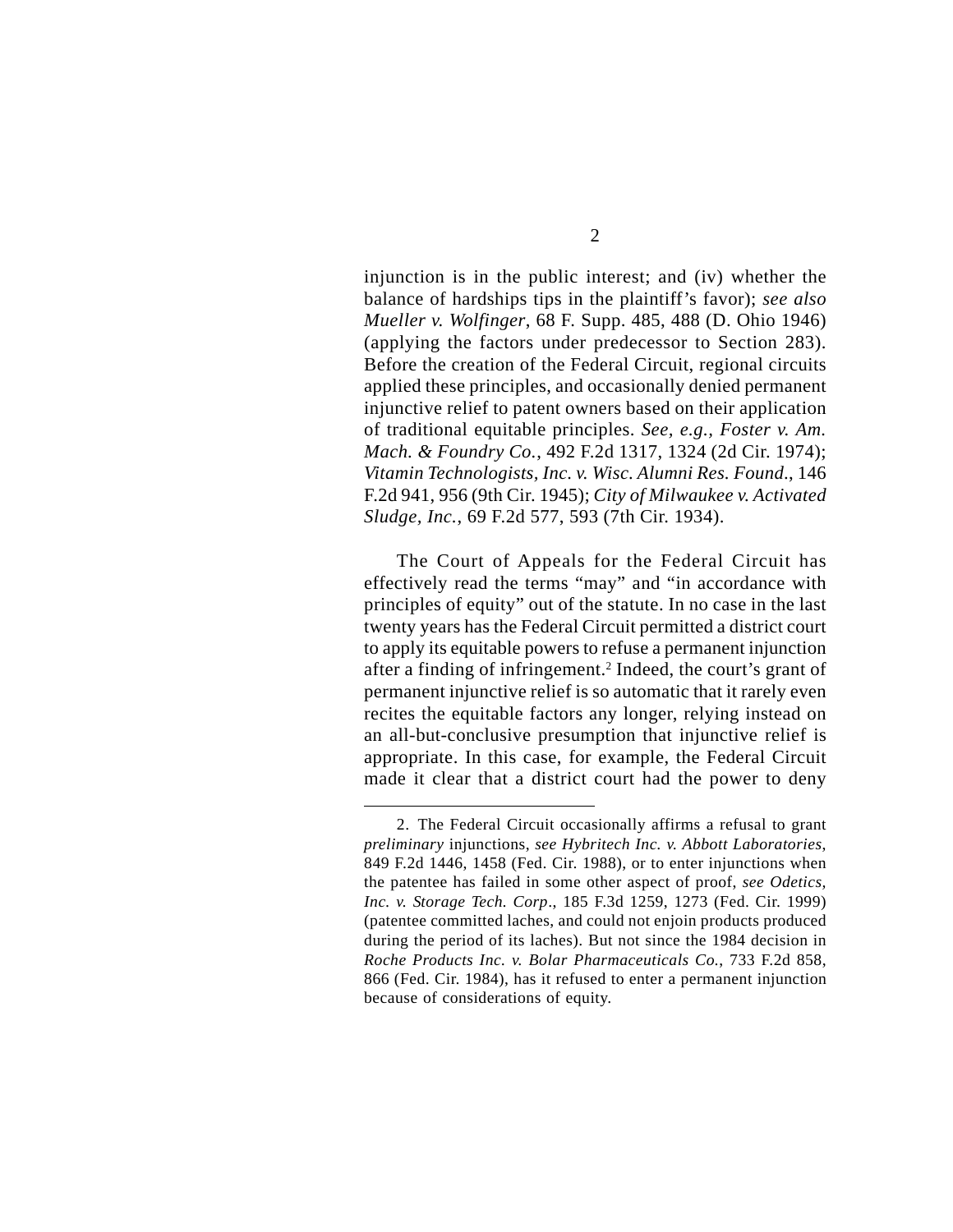injunctive relief only in exceptional circumstances. *MercExchange, LLC v. eBay, Inc*., 401 F.3d 1323, 1339 (Fed. Cir. 2005). Further, the only exceptional circumstance the court identified was one involving imminent danger to public health, in which case the court suggested it might be appropriate to consider the public interest in access to the invention.

The contrast with copyright cases is striking. The Copyright Act includes language quite similar to section 283, and which indeed seems more expansive than the patent statute with respect to injunctive relief because it lacks explicit reference to equity. 17 U.S.C. § 502(a) ("Any court ... may ... grant temporary and final injunctions on such terms as it may deem reasonable"). Nonetheless, this Court has repeatedly noted that section 502(a) and its predecessors do not require the grant of injunctive relief after a finding of infringement. *See Dun v. Lumbermen's Credit Ass'n*, 209 U.S. 20, 24 (1908) ("we think the discretion of the court was wisely exercised in refusing an injunction and remitting the appellants to a court of law to recover such damage as they might there prove . . ."); *New York Times Co. v. Tasini*, 533 U.S. 483, 505 (2001) ("it hardly follows from today's decision [finding infringement] that an injunction . . . must issue"); *Campbell v. Acuff-Rose Music Co*., 510 U.S. 569, 578 n.10 (1994) ("courts may also wish to bear in mind that the goals of the copyright law . . . are not always best served by automatically granting injunctive relief"). *See also Abend v. MCA, Inc*., 863 F.2d 1465, 1479 (9th Cir. 1988) (denying injunctive relief after a finding of copyright infringement), *aff'd*, 495 U.S. 207, 236 (1990) (leaving undisturbed the appellate court's remedial analysis).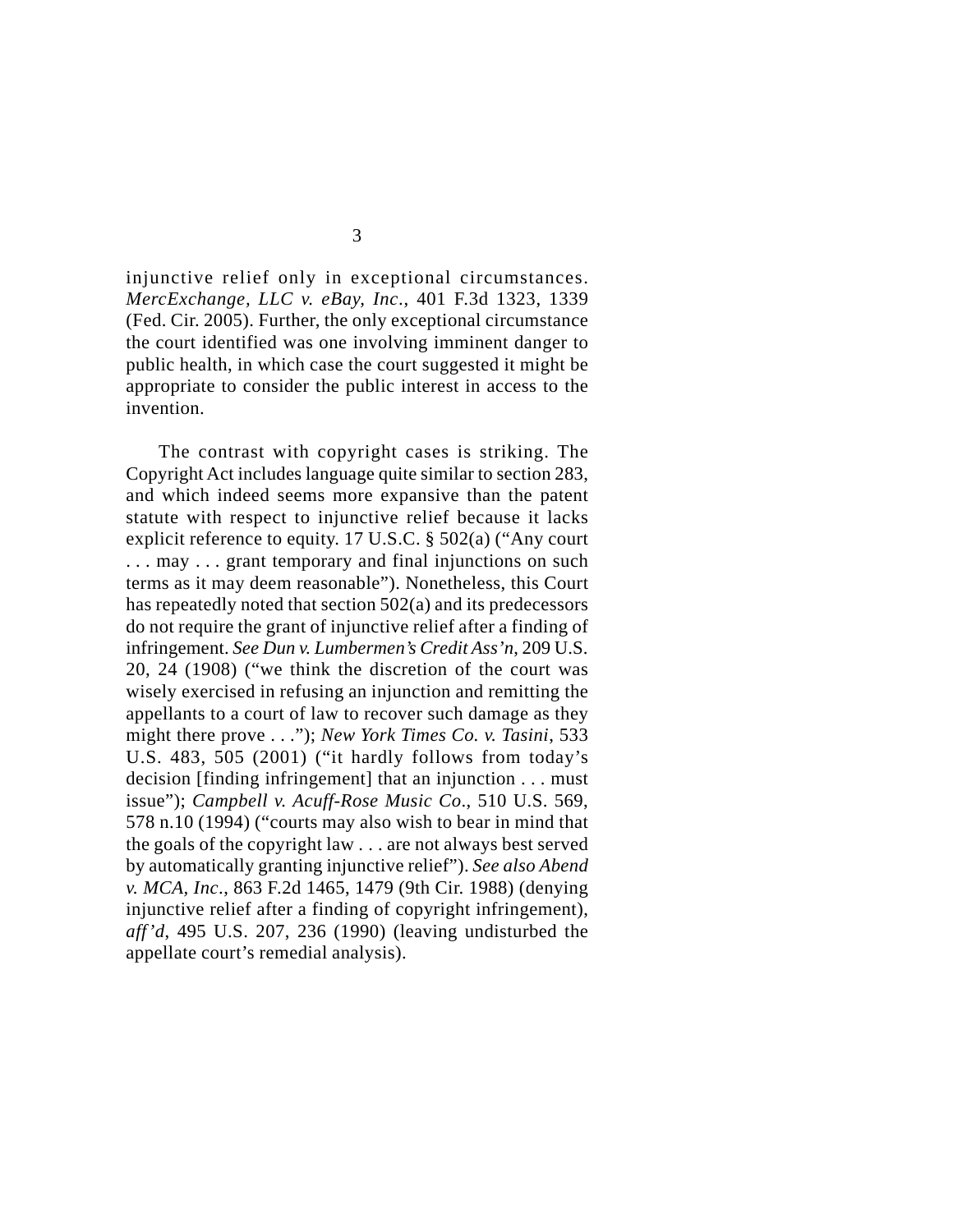The Federal Circuit's mandatory-injunction standard also contrasts with the rules of real and personal property. Owners of chattels and real property are generally entitled to enjoin trespasses to their property. Generally, but not always. Courts apply the traditional principles of equity to real and personal property, and consider such factors as adequate remedy at law, the balance of hardships to the parties, and the public interest in deciding whether to grant an injunction. *See City of Harrisonville v. W.S. Dickey Clay Mfg. Co.*, 289 U.S. 334, 338 (1933). Courts regularly award damages rather than injunctive relief against invasion of real property when the circumstances warrant. *See, e.g.,* Michael A. Carrier, *Cabining Intellectual Property Through a Property Paradigm*, 54 Duke L.J. 1, 66-68 (2004) (offering examples such as averting a disaster, fleeing from an animal, reclaiming or removing a chattel, executing a court order, putting out a fire, making an arrest, and exercising free speech rights).

The Federal Circuit's failure to apply a similar standard to patent law, its willingness to consider applying only a single one of the four equitable factors governing injunctive relief, and the fact that in the last twenty years it has never in fact permitted a district court to deny a permanent injunction on equitable grounds all mean that as a practical matter it has denied courts the authority given them by section 283 to grant injunctions "in accordance with principles of equity."3

<sup>3.</sup> Amicus American Intellectual Property Law Association claims that the Federal Circuit *does* apply traditional principles of equity, but that once infringement is found the irreparable harm, adequate remedy at law, and public interest factors all weigh irrefutably in favor of the patentee. That is surely wrong as a factual matter – there are at least some cases in which a patentee has a perfectly adequate remedy at law, for example. And if the Federal (Cont'd)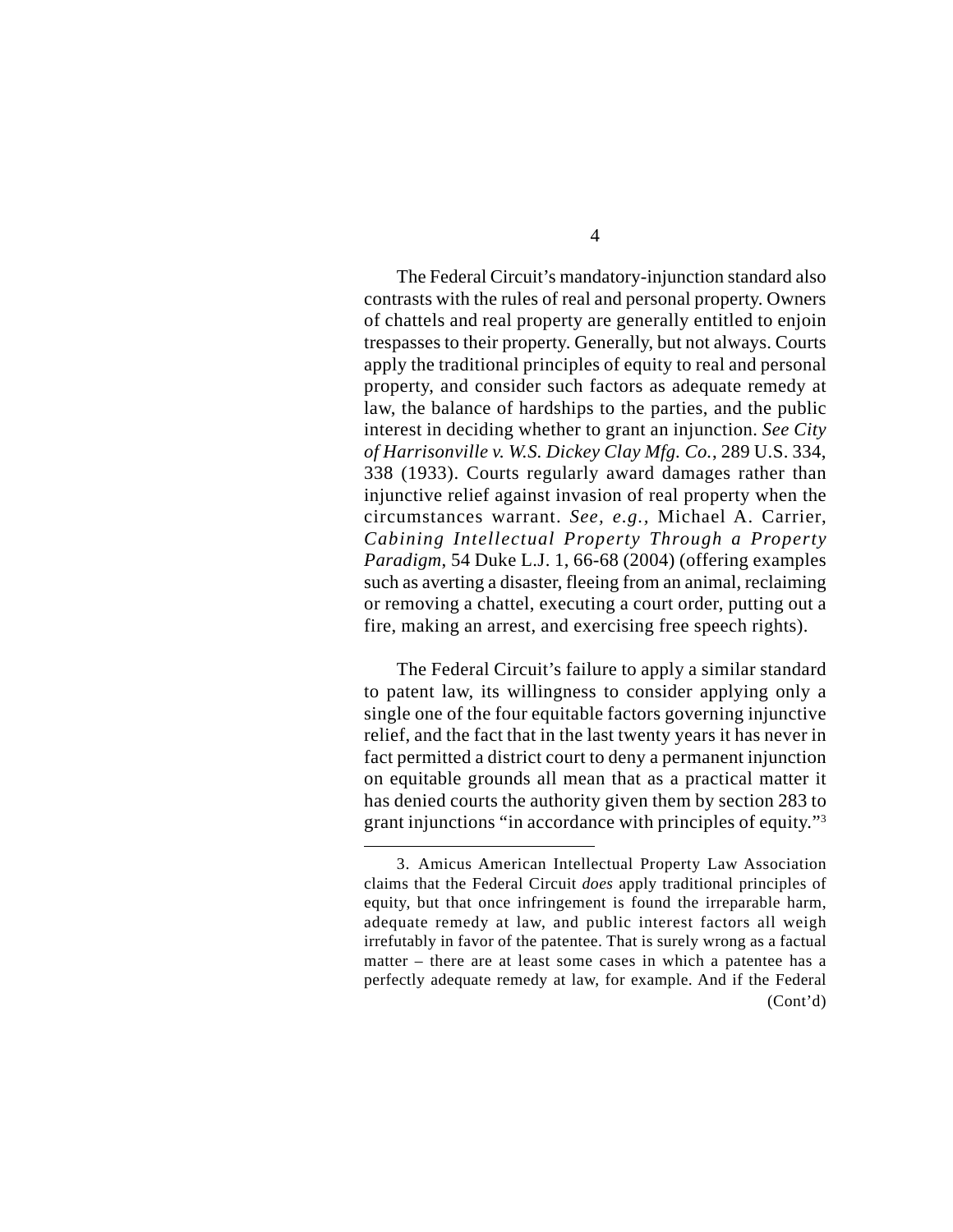In so doing it has created a rule in patent law that is inconsistent not only with the statutory language but also with the law of injunctive relief in any other area of law.<sup>4</sup>

#### **II.**

#### **Application of Equitable Factors is Important to Avoid Abuse of the Patent System**

The Federal Circuit's refusal to permit district courts to apply the language of the statute has potentially serious consequences for the operation of the patent system. The goal of the equity requirement in the injunctive relief sections of the patent law is to ensure that people who actually need injunctive relief to protect their markets or ensure a return on their investment can get it, but that patent owners cannot use the threat of an injunction against a complex product based on one infringing piece to hold up the defendant and

#### (Cont'd)

4. Amici do not believe that the application of traditional principles of equity to patent cases is inconsistent with the holding in *Continental Paper Bag Co. v. Eastern Paper Bag Co.*, 210 U.S. 405 (1908). That case properly held that a patent owner that refused to use or license a patent that would have competed with the products it was selling was entitled to enjoin infringement, and rejected the claim that the district courts lacked jurisdiction to grant an injunction. *Id.* at 429-30. We do not believe the Court's opinion need be read to hold that injunctions were mandatory, and as noted above, the regional circuits have not done so. If this Court does read *Continental Paper Bag* to require mandatory injunctions, however, then we believe the case should be overruled for the reasons discussed below.

Circuit refuses to consider the application of most or all of the equitable factors on a case-by-case basis, it is not meaningful to speak of the court as exercising discretion at all.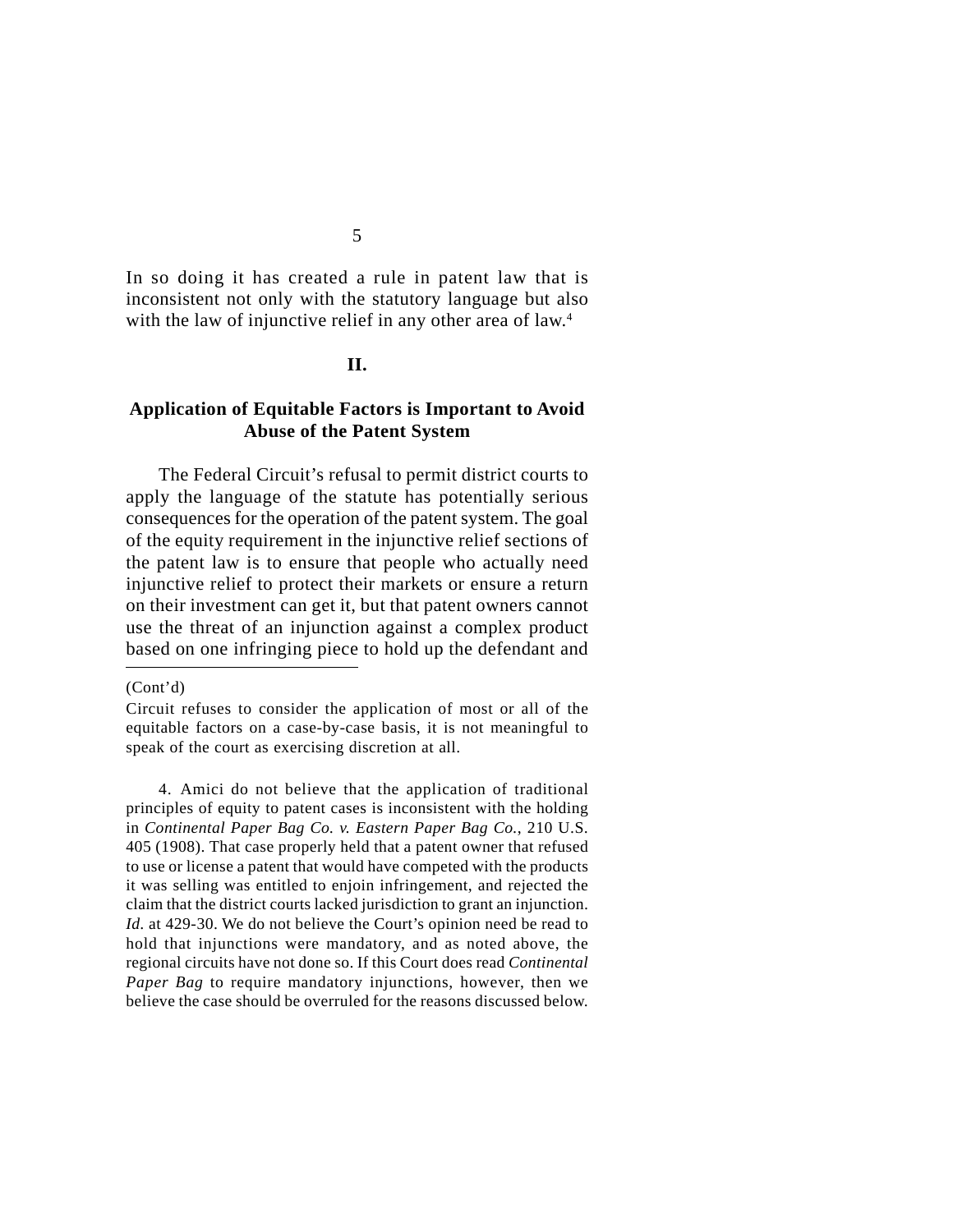extract a greater share of the value of that product than their patent warrants.

Unfortunately, such inappropriate "holdups" occur on a regular basis under the Federal Circuit's mandatoryinjunction standard. Patentees can obtain revenue in excess of the value of their technology by threatening to enjoin products that are predominantly noninfringing and in which the defendant has already made significant irreversible investments. In numerous cases, the parties settle for an amount of money that significantly exceeds what the plaintiff could have made in damages and ongoing royalties had they won. In these cases it is not the value of the patent but the costs to the defendant of switching technologies midstream that are driving the price. For example, one patent owner charges a 0.75% royalty for patents that don't cover industry standards, and 3.5% for patents that do cover industry standards. Mark R. Patterson, *Inventions, Industry Standards, and Intellectual Property*, 17 Berkeley Tech. L.J. 1043, 1059 n. 61 (2002). The patent owner can demand nearly five times as much money once the industry has made irreversible investments in a particular technology. Many other patent owners report settling their cases for dollar amounts significantly in excess of what they could have won in royalties. The windfalls to the patentee in these cases stem from the ability to threaten to shut down the defendant's technology altogether.

Holdup is of particular concern when the patent itself covers only a small piece of the product. A microprocessor may include 5,000 different inventions, some made by the manufacturer and some licensed from outside. If a microprocessor maker unknowingly infringes a patent on one of those inventions, the patent owner can threaten to stop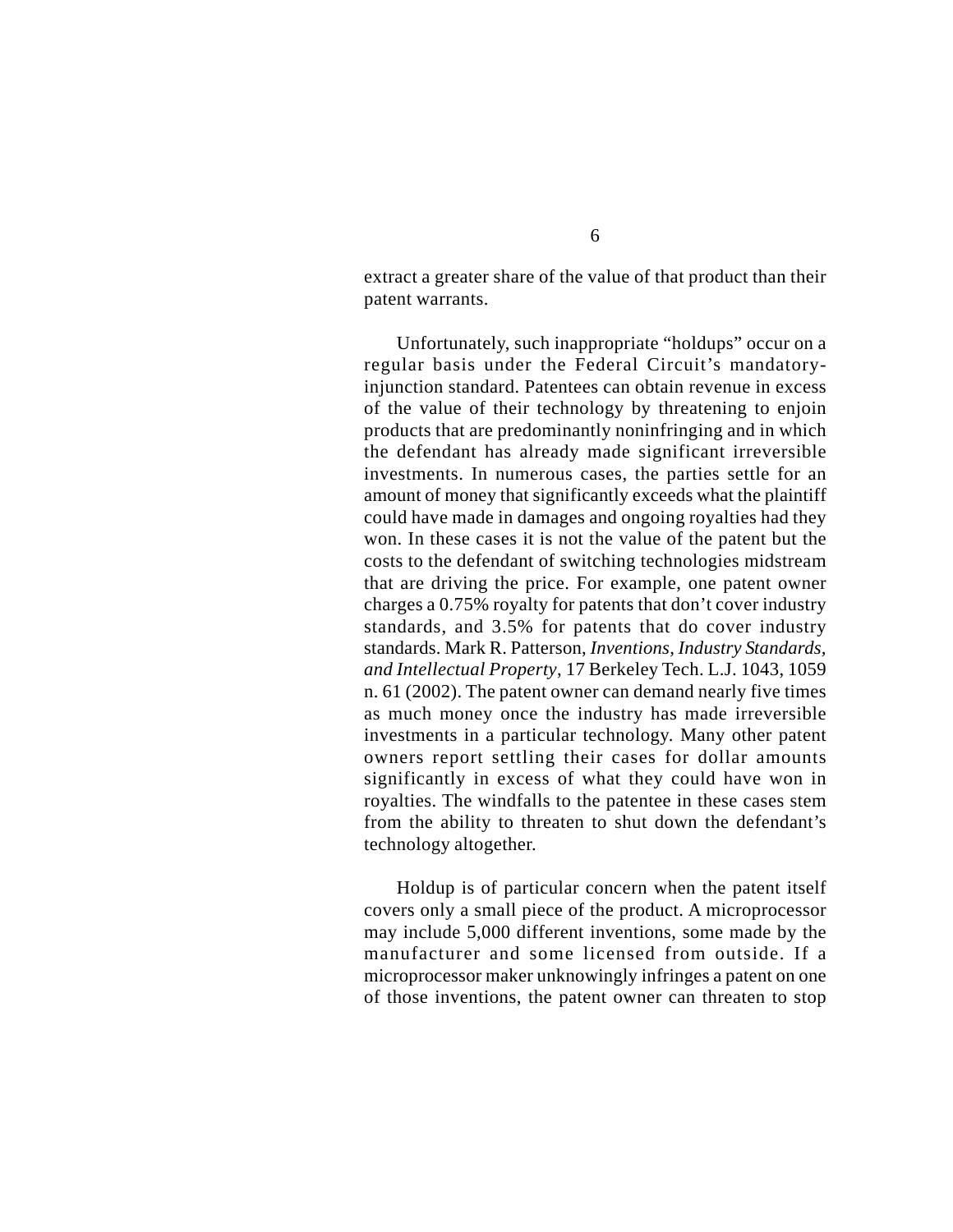the sale of the entire microprocessor until the defendant can redesign its product and retool its plant to avoid infringement. Small wonder, then, that patentees regularly settle with companies in the information technology industries for far more money than their inventions are actually worth. Defendants are paying holdup money to avoid the threat of injunctive relief. That's not a legitimate part of the value of a patent; it is a windfall to the patent owner that comes at the expense not of unscrupulous copyists but of legitimate companies doing their own research and development.

Traditional principles of equity give courts the tools to deal with this problem. Patent owners who do not manufacture the patented or any other competing good, and who seek only to license their invention at a reasonable royalty, should be entitled to injunctive relief only if they would be irreparably injured by the infringement. If the patentee has an adequate remedy at law, that fact properly weighs against granting injunctive relief. Those equitable principles would also permit courts to consider the balance of the hardships, so that the ordinary grant of injunctive relief can be avoided where it would have significant negative consequences and little affirmative purpose, as in the case of the 5,000-component invention. At a minimum, they would permit courts to delay the entry of injunctions in order to avoid holdup.

We should be clear that the application of equitable principles would not mean that injunctions are generally problematic. Patent law is a property rule, and injunctive relief is the appropriate remedy in ordinary patent cases. *See* Robert P. Merges, *Of Property Rules, Coase, and Intellectual Property*, 94 Colum. L. Rev. 2655 (1994). Injunctive relief is an important part of the patent law, and in most cases there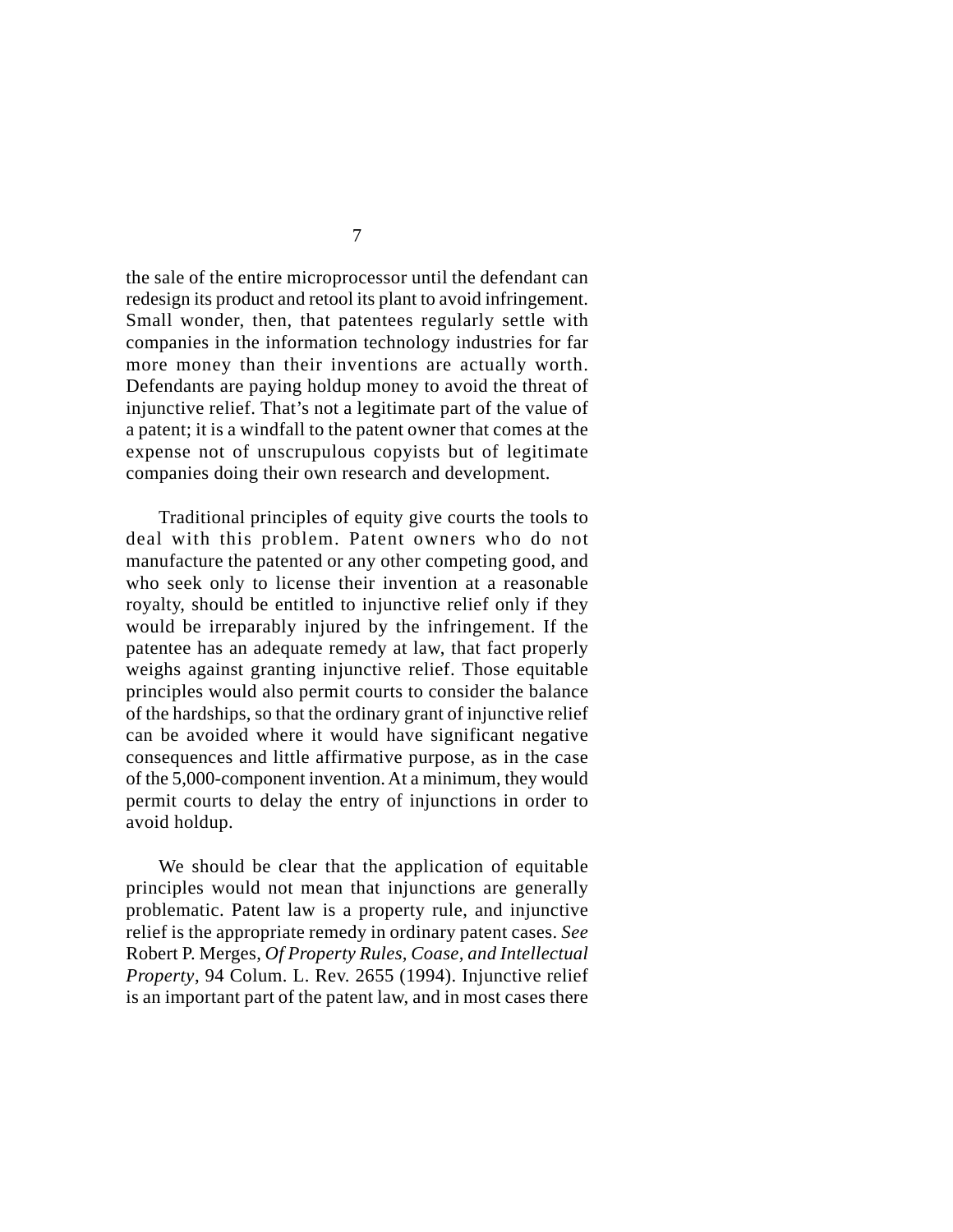will be no question as to the patentee's entitlement to such relief. To begin, equity warrants an injunction absent extraordinary circumstances if the patentee practices the patent in competition with the accused infringer. Even if the patentee doesn't sell the patented product, if it sells a different product in the same market, equity should entitle it to an injunction to prevent an infringer from competing with the product it does sell. Similarly, if patentees assign or exclusively license the patent to someone who competes in the marketplace, they should also be entitled to injunctive relief under normal circumstances. And even if the patentee hasn't done these things in the past, if it is actively engaged in research and development and preparing to do so in the future equity might well support injunctive relief. Patentees also ought to be entitled to an injunction in cases where the defendant copies the idea from the patentee, even if the patentee is not participating in the market and has no plans to do so. Infringers shouldn't be able to copy an invention from the patentee, knowing that if they are caught they will still only have to pay a royalty. Even if none of these things are true, some injunctions won't lead to a risk of holdup, and so even patentees who don't meet any of the criteria listed above will often be entitled to an injunction. This is the virtue of equitable discretion – courts can grant injunctions when they are warranted, without being bound to grant them when they create more problems than they solve.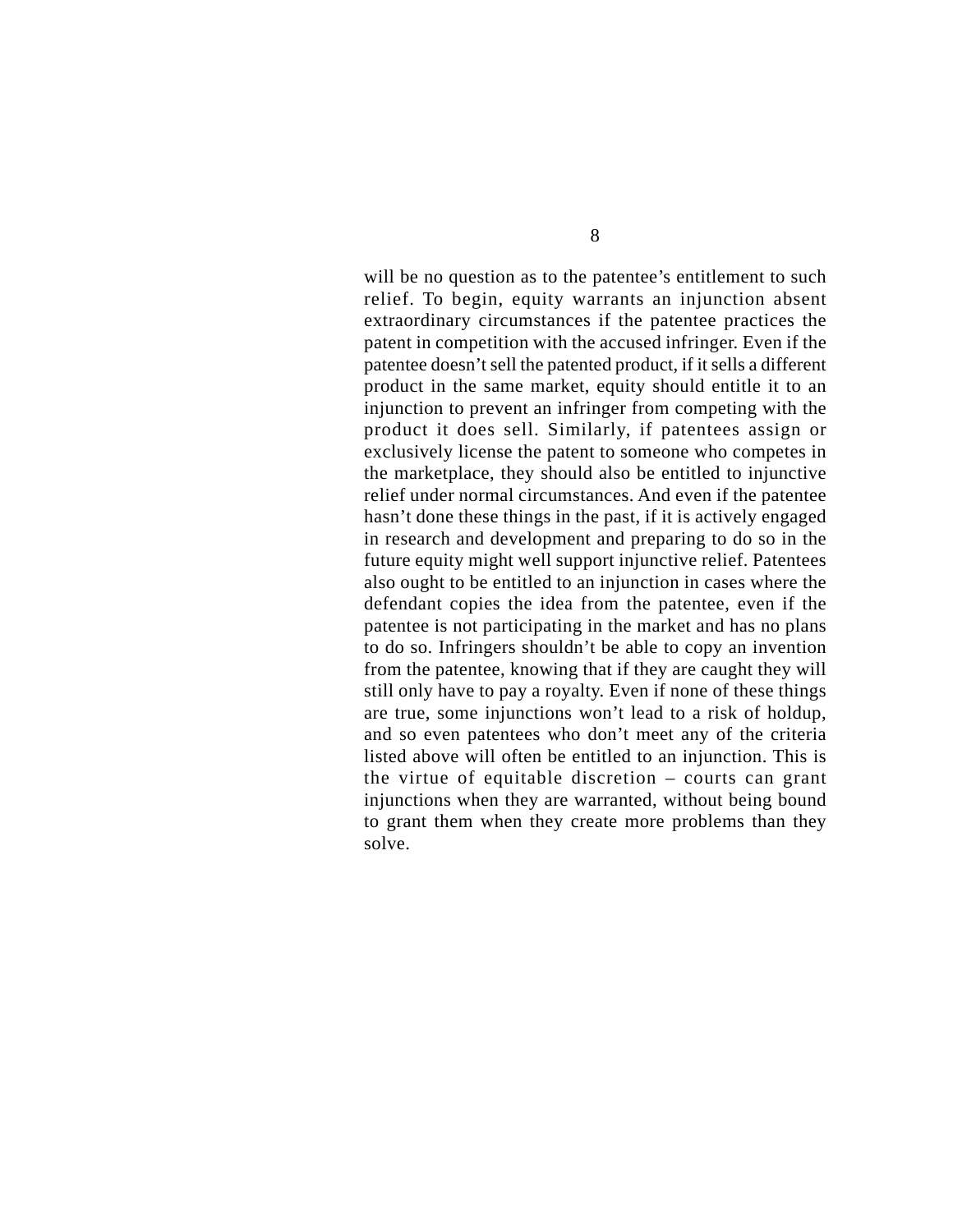#### **III.**

#### **Vesting Discretion in District Courts Does Not Amount to a Compulsory License**

Proponents of mandatory injunctive relief deride any effort to consider the harms and benefits of an injunction as a form of compulsory licensing, something United States patent law has generally – though not always – avoided. But a judicial refusal to grant injunctive relief when equity does not support it is not the same as a compulsory license imposed by a legislature. A compulsory license is a blanket rule that permits all others to use a patent upon payment of a specified royalty, giving certainty to those who would infringe the patent that they can do so upon payment of a royalty. Equity, by contrast, considers the harms and benefits of an injunction to the parties and to the public in the context of a particular case with a particular evidentiary record. Because they are fact-specific, case-specific applications of principles of equity may give particular patentees injunctive relief against some defendants but not others, or at some times but not others, or for some markets but not others. They also leave the accused infringer at risk not only of an injunction, but of treble damages for willfulness. As we noted in the previous section, courts should not use their discretion to deny injunctive relief regularly, or even often. They should grant injunctions to patent owners who participate in the market, whether by selling the patented invention, exclusively licensing it to someone else who sells it, or selling a product not covered by the patent but which competes with the infringing product. They should also grant injunctive relief against those who copy the invention from the patentee. Giving courts the same equitable powers in patent cases to consider the appropriate remedy that they have in every other type of case is not the same as a blanket compulsory license.

9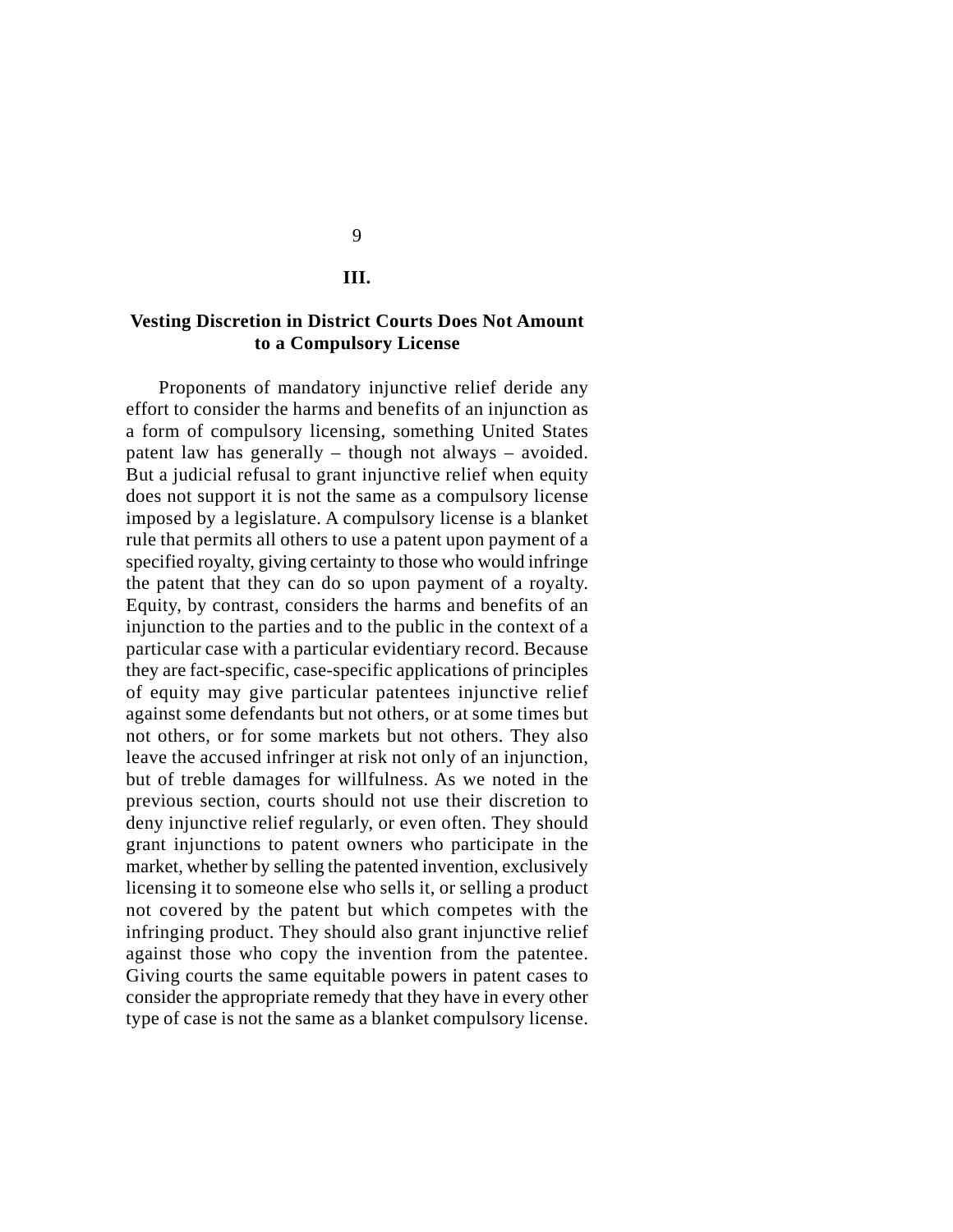#### **IV.**

10

#### **Vesting Discretion in District Courts to Grant or Deny Injunctive Relief Is Consistent With International Treaty Obligations**

Some will suggest that mandatory injunctions in patent cases are compelled by United States adherence to the General Agreement on Tariffs and Trade (GATT), and in particular the Agreement on Trade-Related Aspects of Intellectual Property Rights (TRIPs). They are mistaken. It is true that TRIPs article 44.1 requires nations to grant their courts the *authority* to provide injunctive relief as a remedy for patent infringement. But the Patent Act does provide such a remedy. TRIPs does not require that injunctions always issue. *See, e.g.,* Daniel Gervais, The TRIPS Agreement: Drafting History and Analysis 293, 297 (Sweet & Maxwell: London 2d ed. 2003) ("shall have the authority" requires only "the power to order the measures specified"). Article 44 itself permits nations to avoid granting courts even the authority to order injunctive relief in cases of innocent infringement, TRIPs art. 44.1, and where injunctive relief is "inconsistent with a Member's law," *id.* art. 44.2. Article 30 provides that "Members may provide limited exceptions to the exclusive rights conferred by a patent, provided that such exceptions do not unreasonably conflict with a normal exploitation of the patent and do not unreasonably prejudice the legitimate interests of the patent owner, taking account of the legitimate interests of third parties." This provision allows precisely the sort of case-by-case consideration of the interests of patent owners and third parties that equitable discretion provides. Coupled with article 44, it makes it clear that TRIPs permits the United States to give its courts the power to deny injunctions in particular cases. Article 31 details the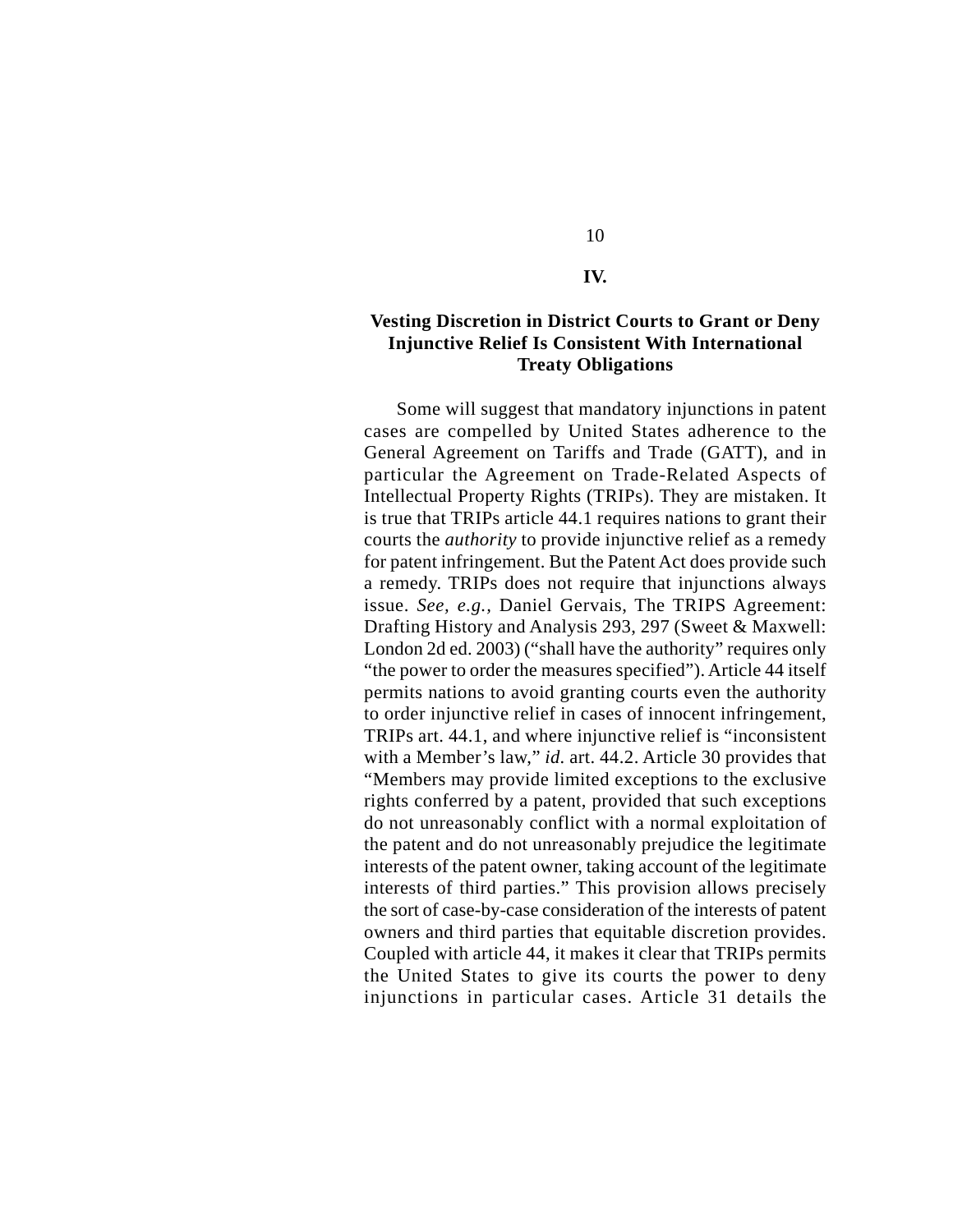circumstances in which nations may grant compulsory licenses. As we have seen, compulsory licensing is a more radical step than merely applying equitable rules to injunctive relief. The fact that TRIPS permits these incursions into the patent holder's exclusivity makes it implausible to interpret the Agreement to require mandatory injunctions.

In any event, TRIPs is not self-executing. S. Rep. No. 103-412, at 13 (1994) (GATT agreements "are not selfexecuting and thus their legal effect in the United States is governed by implementing legislation."). Section 283 was written in 1952, well before the adoption of TRIPs. It would be unreasonable to interpret a 1952 statute in a way contrary to its terms on the theory that it must be read as consistent with a treaty not adopted until four decades later. As a result, even if this Court were to conclude that TRIPs required mandatory injunctions, the proper course of action would not be for the Court to rewrite section 283, but for an aggrieved country to employ the WTO treaty process to challenge that statute. That has not been done.

11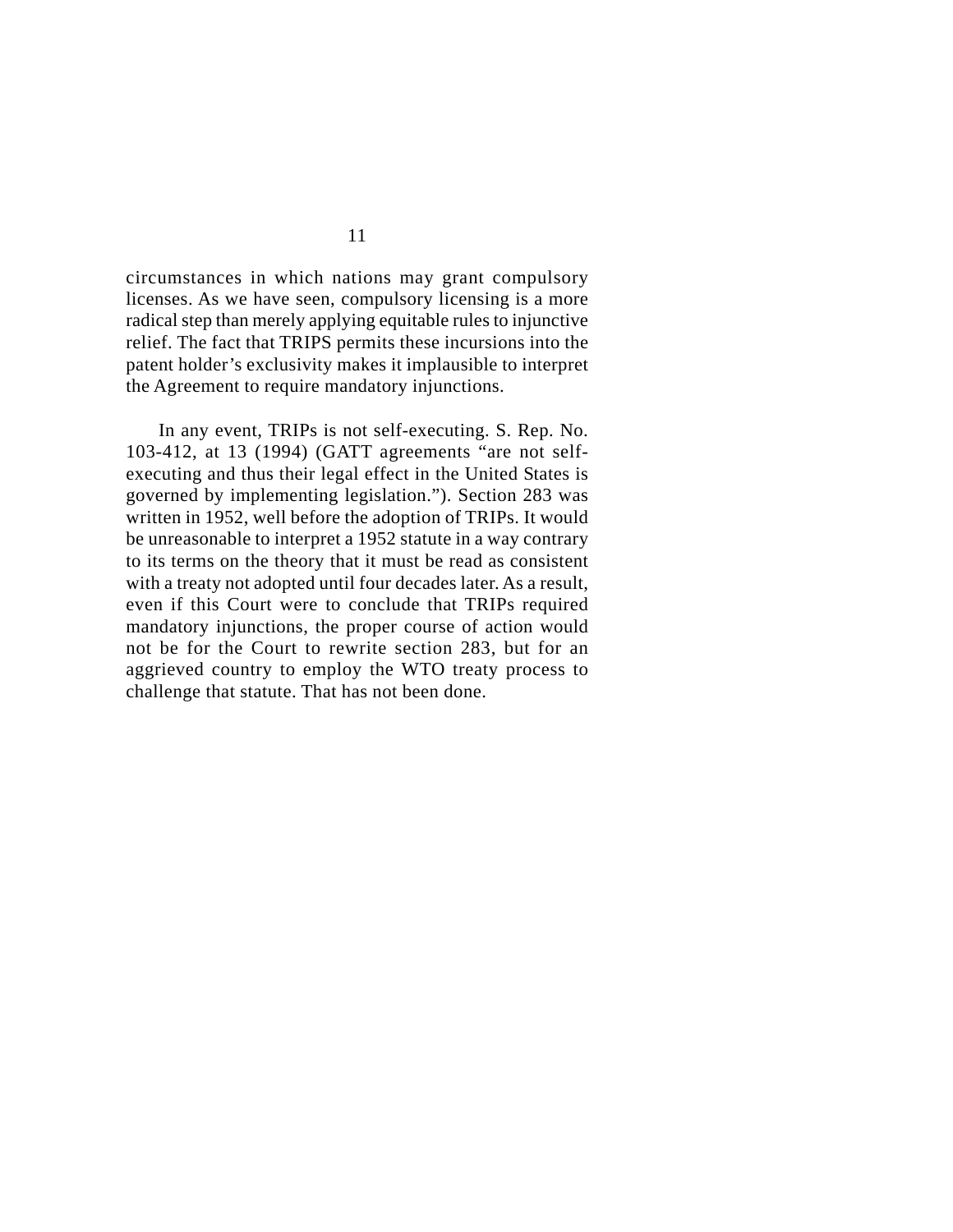#### **CONCLUSION**

Amici respectfully urge this Court to confirm the applicability of traditional principles of equity to patent law and to vacate and remand the case for consideration of those principles.

Respectfully submitted,

MARK A. LEMLEY *Counsel of Record* WILLIAM H. NEUKOM PROFESSOR OF LAW STANFORD LAW SCHOOL 559 Nathan Abbott Way Stanford, CA 94305 (650) 723-4605

*Counsel for Amici Curiae*

#### 12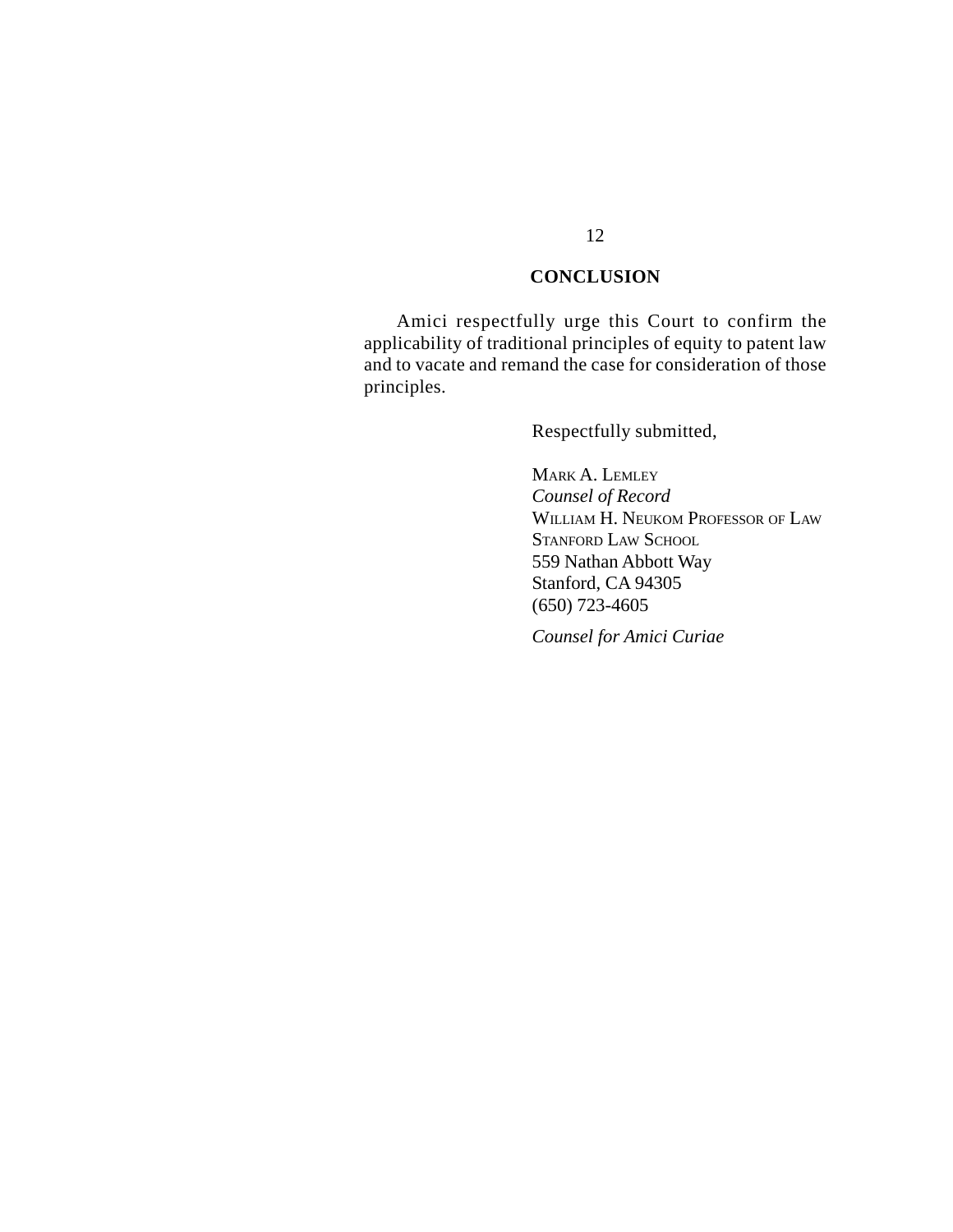#### **APPENDIX - LIST OF AMICI\***

Professor John R. Allison Spence Centennial Professor, McCombs School of Business University of Texas at Austin

Professor Margo Bagley Emory Law School

Robert Barr Executive Director, Berkeley Center for Law and Technology University of California at Berkeley

Professor Ann Bartow University of South Carolina Law School

Professor Dan L. Burk Oppenheimer, Wolff & Donnelly Professor University of Minnesota Law School

Professor Daniel R. Cahoy Smeal College of Business, Penn State University

Professor Irene Calboli Marquette University Law School

Professor Michael A. Carrier Rutgers Law School - Camden

 $1a$ 

<sup>\*</sup> Institutions of all signatories are provided for identification purposes only. The undersigned do not purport to speak for their institutions. Some amici have of counsel or consulting relationships with law firms or corporations. Those institutions too have no involvement in this brief, and the personal views of amici should not be attributed to them.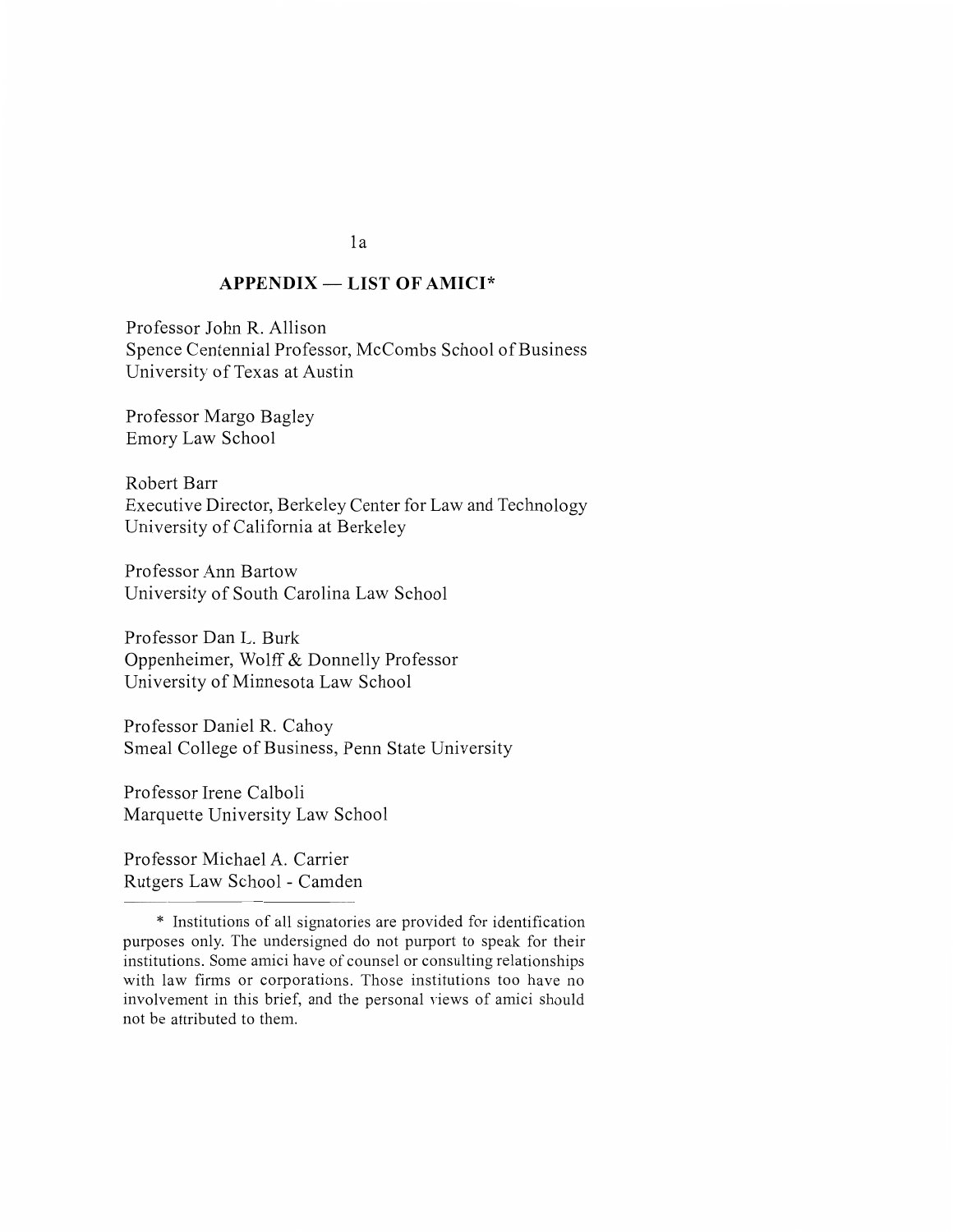#### Appendix

Professor Anupam Chander King Hall School of Law University of California at Davis

Professor Margaret Chon Seattle University School of Law

Professor Christopher Cotropia C.J. Morrow Research Associate Professor Tulane Law School

Professor Thomas F. Cotter Washington & Lee Law School

Professor Stacey L. Dogan Northeastern University School of Law

Professor Rochelle Dreyfuss Pauline Newman Professor of Law NYU School of Law

Professor Harry First Charles L. Denison Professor NYU School of Law

Professor Brett M. Frischmann Loyola University-Chicago School of Law

Professor Shubha Ghosh SMU-Dedman School of Law

#### $2a$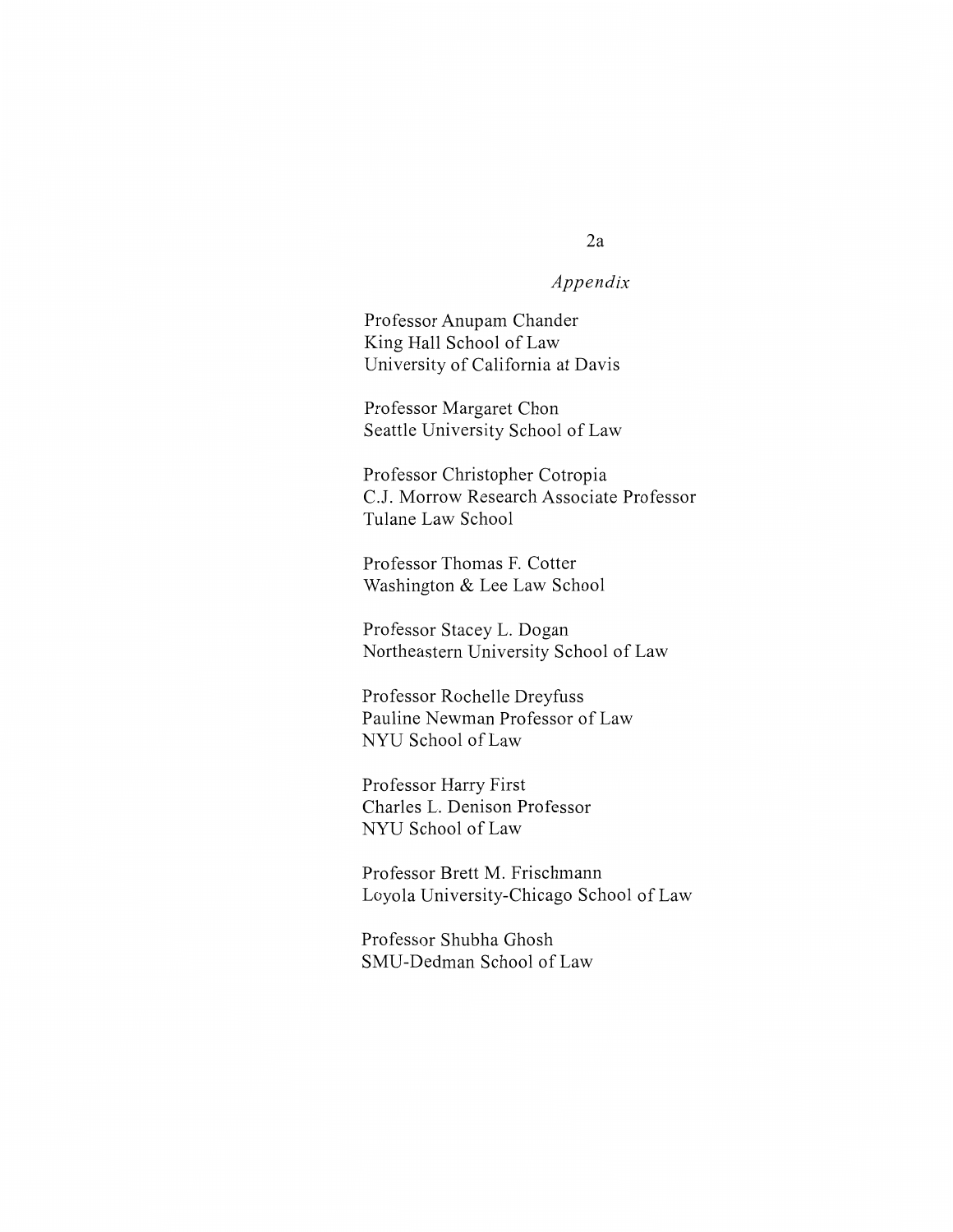# $3a$ Appendix

Professor James Gibson University of Richmond School of Law

Professor Eric Goldman Marquette University Law School

Professor Ellen P. Goodman Rutgers University School of Law

Professor Timothy Holbrook Chicago-Kent College of Law

Professor Chris Holman University of Missouri-Kansas City School of Law

Professor David Hricik Mercer University School of Law

Professor Dennis S. Karjala Jack E. Brown Professor Arizona State University College of Law

Professor Amy L. Landers McGeorge Law School University of the Pacific

Professor Mark A. Lemley William H. Neukom Professor Stanford Law School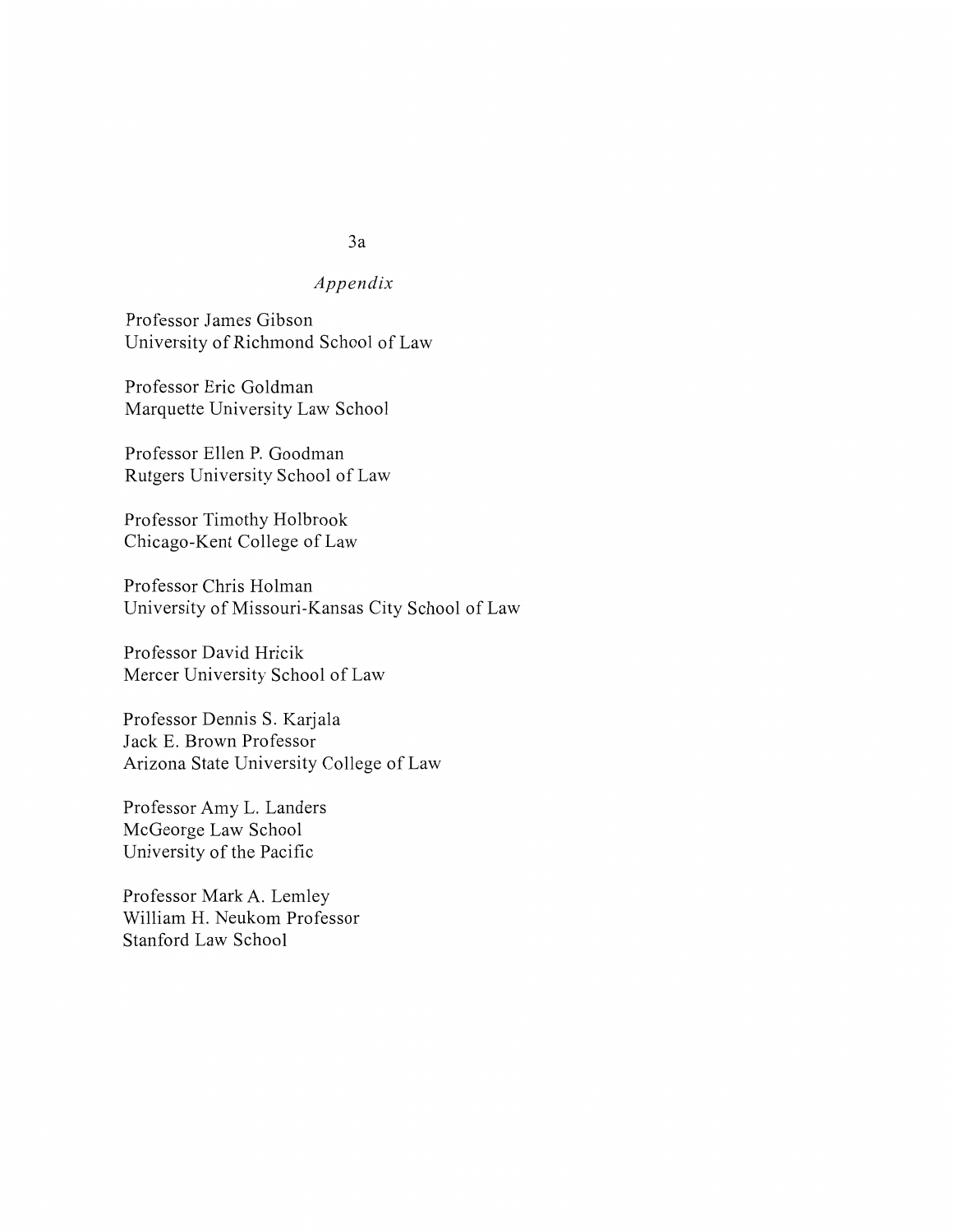### Appendix

Professor Doug Lichtman University of Chicago Law School

Professor Michael J. Madison University of Pittsburgh School of Law

Professor Ronald J. Mann Ben H. & Kitty King Powell Chair University of Texas School of Law

Professor Stephen McJohn Suffolk University Law School

Professor Mark McKenna Saint Louis University School of Law

Professor Peter S. Menell Boalt Hall School of Law University of California at Berkeley

Professor Robert P. Merges Wilson, Sonsini, Goodrich & Rosati Professor Boalt Hall School of Law University of California at Berkeley

Professor Michael J. Meurer Boston University School of Law

Professor Joseph Scott Miller Northwestern School of Law Lewis & Clark College

#### 4a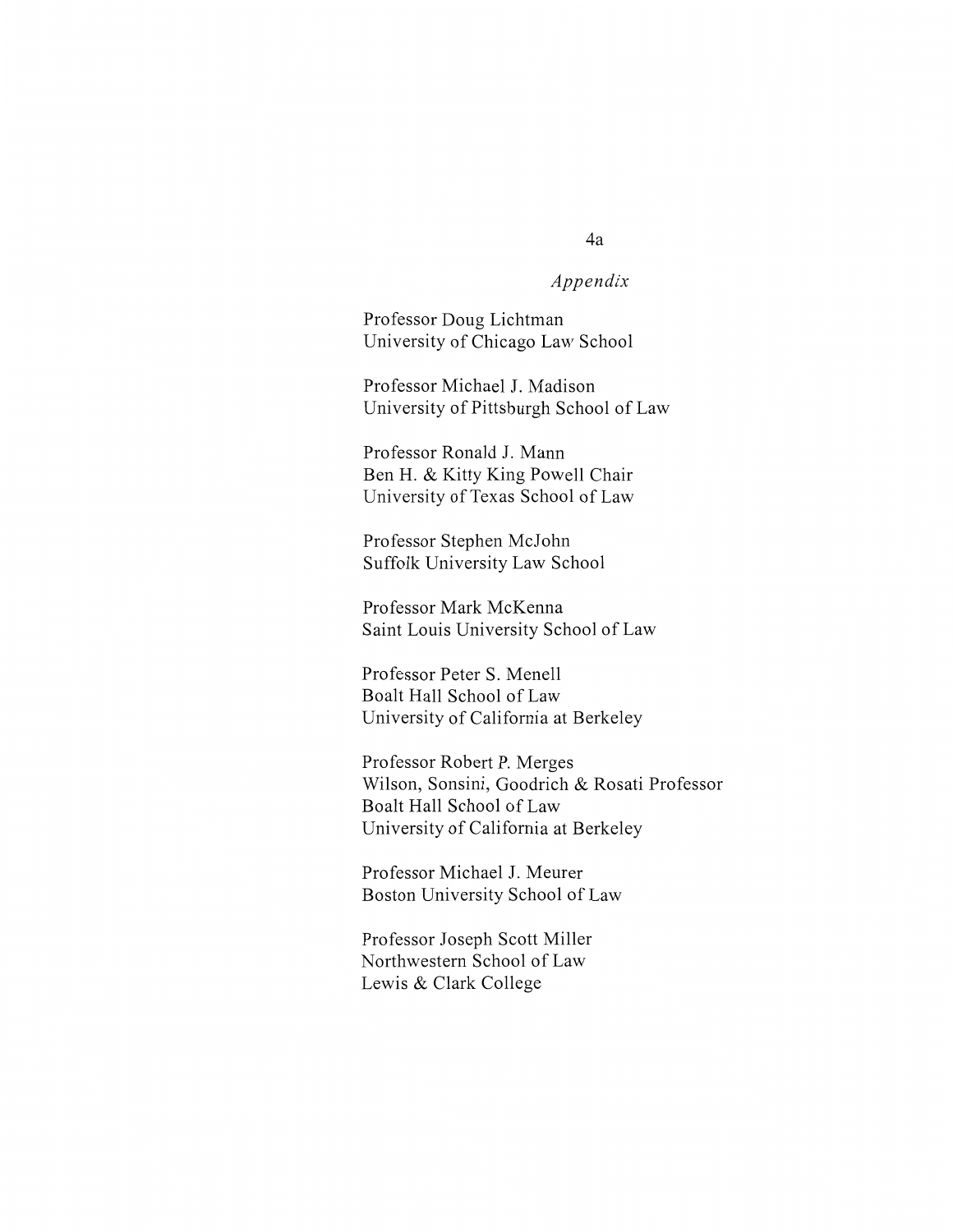# $5a$

# $Appendix$

Professor Michael S. Mireles Sturm College of Law, University of Denver

Professor Tyler T. Ochoa Santa Clara University School of Law

Professor Maureen A. O'Rourke Dean and Michaels Faculty Research Scholar Boston University School of Law

Professor Mark R. Patterson Fordham University School of Law

Professor David G. Post I. Herman Stern Professor of Law Beasley School of Law, Temple University

Professor Arti K. Rai Duke Law School

Professor R. Anthony Reese Thomas W. Gregory Professor University of Texas School of Law

Professor Pamela Samuelson Richard M. Sherman Professor of Law and Information Management University of California at Berkeley

Professor Kurt M. Saunders College of Business and Economics California State University - Northridge